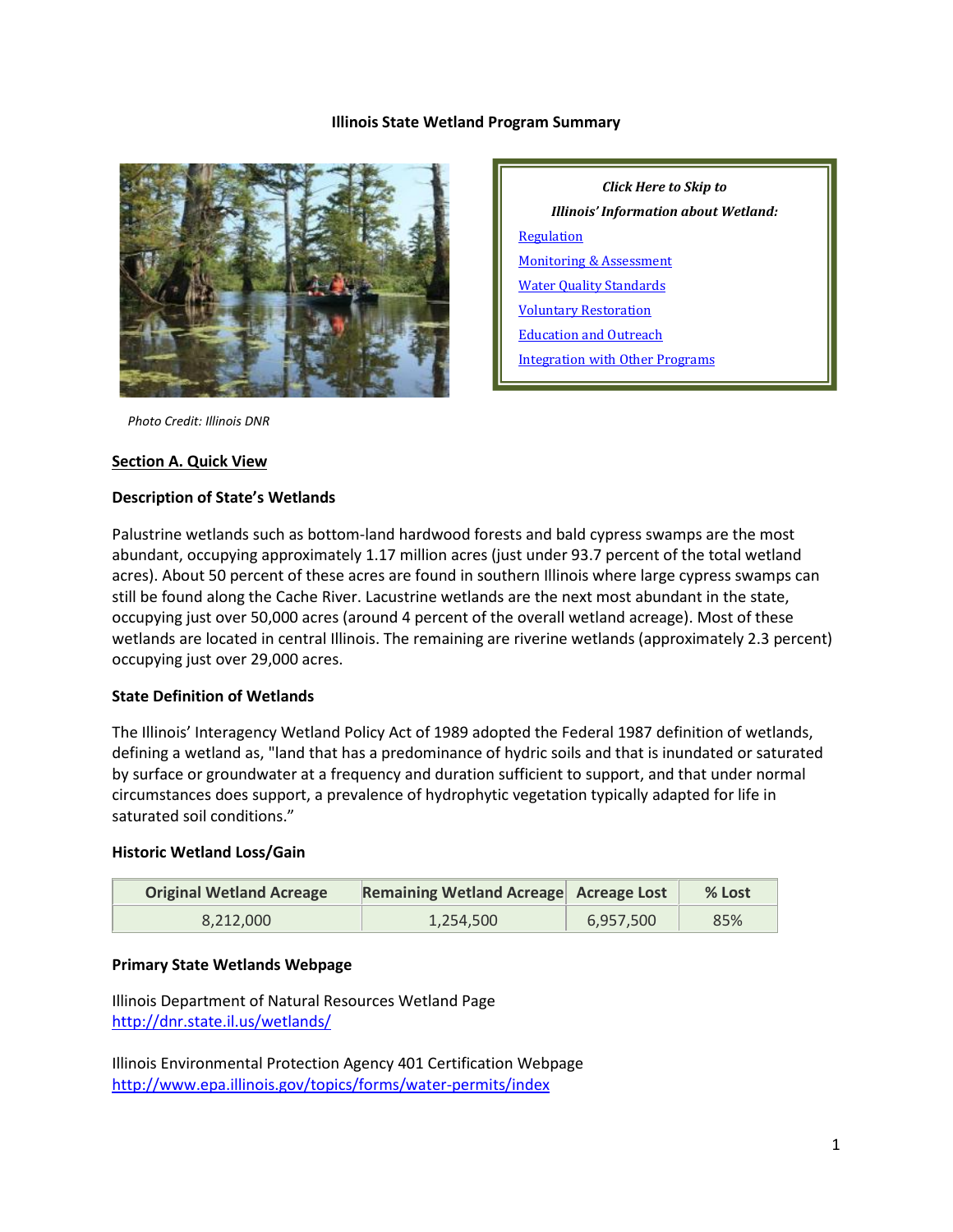# **State Wetland Program Plan**

The state of Illinois does not currently have a state wetland program plan.

## **No Net Loss/Net Gain Goal**

The Illinois Interagency Wetland Policy Act of 1989 requires that state projects and state funded projects must achieve a goal of no net loss of wetlands.

#### **State Resources for Wetland Work**

| <b>State</b>  | Core element #1:          | <b>Core Element #2:</b>  | <b>Core Element #3:</b>  | <b>Core Element #4:</b>  |
|---------------|---------------------------|--------------------------|--------------------------|--------------------------|
| <b>Name</b>   | <b>Regulation</b>         | <b>Monitoring and</b>    | <b>Wetland Water</b>     | Voluntary                |
|               |                           | <b>Assessment</b>        | <b>Quality Standards</b> | Wetland                  |
|               |                           |                          |                          | <b>Restoration</b>       |
| <b>Source</b> | Illinois Dept. of Natural | None (IEPA was           | Illinois                 | <b>Multiple Agencies</b> |
|               | Resources (IDNR)          | receiving some           | Environmental            | (including               |
|               |                           | federal funds)           | <b>Protection Agency</b> |                          |
|               |                           |                          | (IEPA)                   |                          |
| <b>Amount</b> | Unknown                   | Federal funding was      | IEPA was setting         | Unknown                  |
|               |                           | cut                      | up an IBI; status        |                          |
|               |                           |                          | Unknown                  |                          |
| <b>FTE</b>    | 1.5 FTE                   | University of Illinois - | Unknown                  | Unknown                  |
|               |                           | Prairie Institute        |                          |                          |
| <b>Source</b> | Illinois Environmental    | University of Illinois - |                          |                          |
|               | <b>Protection Agency</b>  | Prairie Institute        |                          |                          |
|               | (IEPA)                    |                          |                          |                          |
| <b>Source</b> | County funds              | Unknown                  |                          |                          |
| <b>Amount</b> | Unknown                   | Unknown amount of        |                          |                          |
|               |                           | funding for              |                          |                          |
|               |                           | assessment and           |                          |                          |
|               |                           | evaluation of IDOT       |                          |                          |
|               |                           | fieldwork                |                          |                          |
| <b>FTE</b>    | Unknown                   | Unknown                  |                          |                          |
| <b>Amount</b> | Unknown                   | Unknown                  |                          |                          |

*Note:* In the past, IDNR also received funding to participate in a critical trends assessment that included wetlands.

## **State Permitting Fees**

| <b>State Permitting Fee</b> | <b>State Name</b> |
|-----------------------------|-------------------|
| Yes/No                      | <b>YES</b>        |
| Amount (range)              | \$250-\$10,000    |
| Agency                      | Illinois EPA      |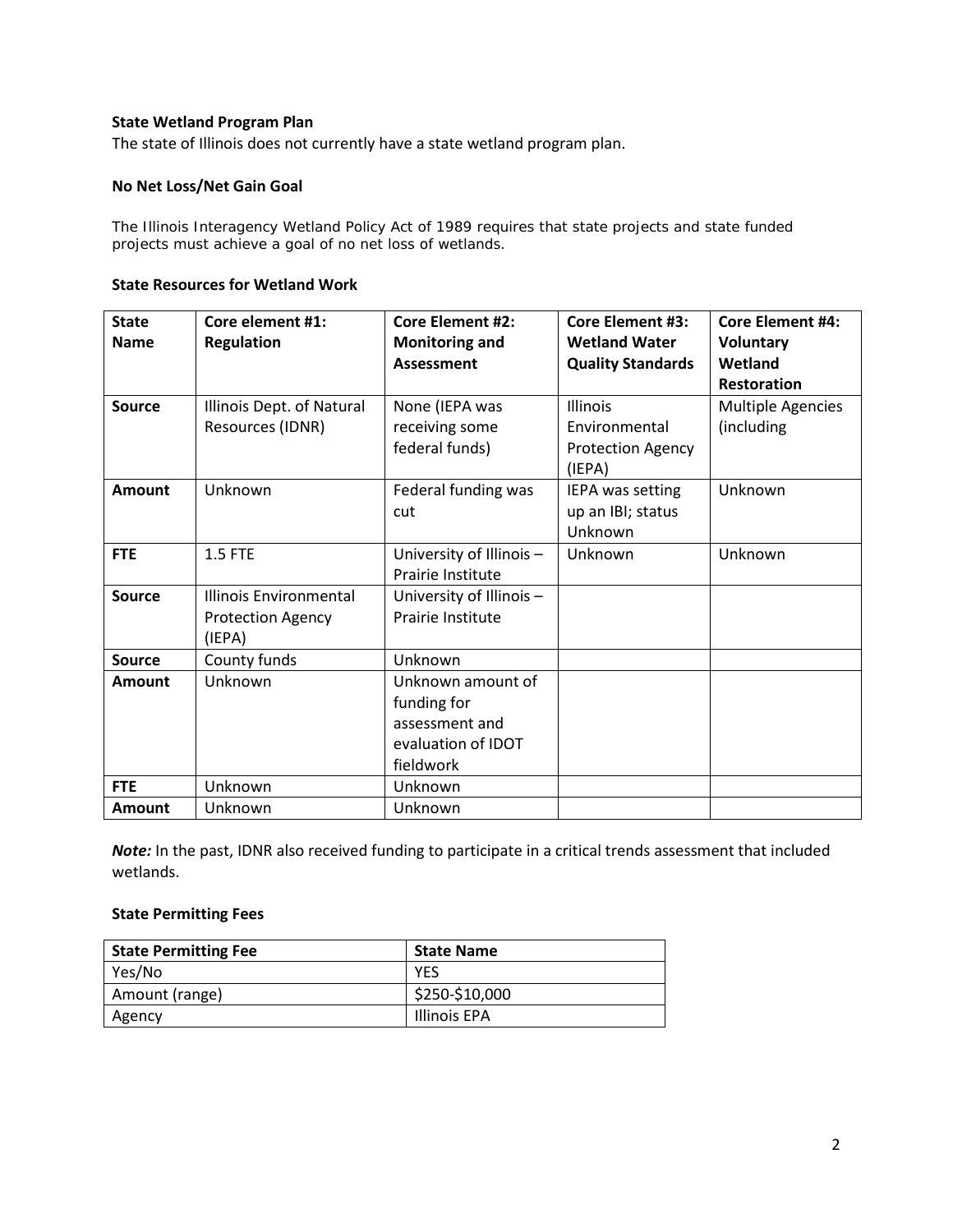# **Innovative Features**

Illinois Department of Natural Resources (IDNR) has had its greatest success working collaboratively with Illinois Department of Transportation (IDOT) to restore wetlands through mitigation banking projects and then transfer those to IDNR for management as public lands. Examples include 1,600 acre bank becoming public lands and the transfer of another 4,200 acre property to IDNR as public lands that has won a number of restoration awards.

# **Models and Templates**

None.

# <span id="page-2-0"></span>**Section B. Regulation**

# **How are Wetlands Regulated in Illinois?**

The Interagency Wetlands Policy Act of 1989 (IWPA) established a wetland regulatory program separate from the federal §404 permitting program under the Clean Water Act (CWA). However, state regulation of wetlands on private lands occurs primarily under CWA §401.

The IWPA authorizes the Illinois Department of Natural Resources (IDNR) to regulate state-funded projects and activities that impact state wetlands. Mandated state agency representation includes: Illinois Department of Natural Resources, Illinois Department of Agriculture, Illinois Environmental Protection Agency, Illinois Historic Preservation Society, the Capitol Development Board, the Department of Commerce and Community Affairs, and the Illinois Department of Transportation Bureau of Design and Environment. Additionally, Natural Resources Conservation Service, U.S. Army Corps of Engineers, U.S. Fish and Wildlife Service, and the U.S. Environmental Protection Agency are part of the Committee. The Committee meets several times a year. Most of the projects that are approved by the state are limited to projects that seek to expand existing infrastructure, rather than new projects.

While most regulation of wetlands on private lands occurs at the local level, five government agencies regulatory authority over wetlands in Illinois, working cooperatively on protection.

Two state agencies are involved in wetland protection at the state level:

- Illinois EPA (IEPA) receives its authority from Section 401 of the CWA. IEPA's Watershed Management Section (WMS) sets water quality standards in Illinois and administers the state's §401 certification program.
- The Illinois Department of Natural Resources (IDNR) receives most of its authority from the Interagency Wetlands Policy Act of 1989 (IWPA) and peripheral authority through the state's Rivers, Lakes, and Streams Act (RLSA). IDNR only regulates public lands.

# **Wetland Delineation**

| <b>Delineation Guidance</b> | Yes | No | <b>Detail</b> |
|-----------------------------|-----|----|---------------|
| Use State's Own Method      |     | Λ  |               |
| Use Corps' 87 Manual and    |     |    |               |
| <b>Regional Supplement</b>  |     |    |               |
| Other (Please describe)     |     | ∧  |               |

# **Evaluation Methodology**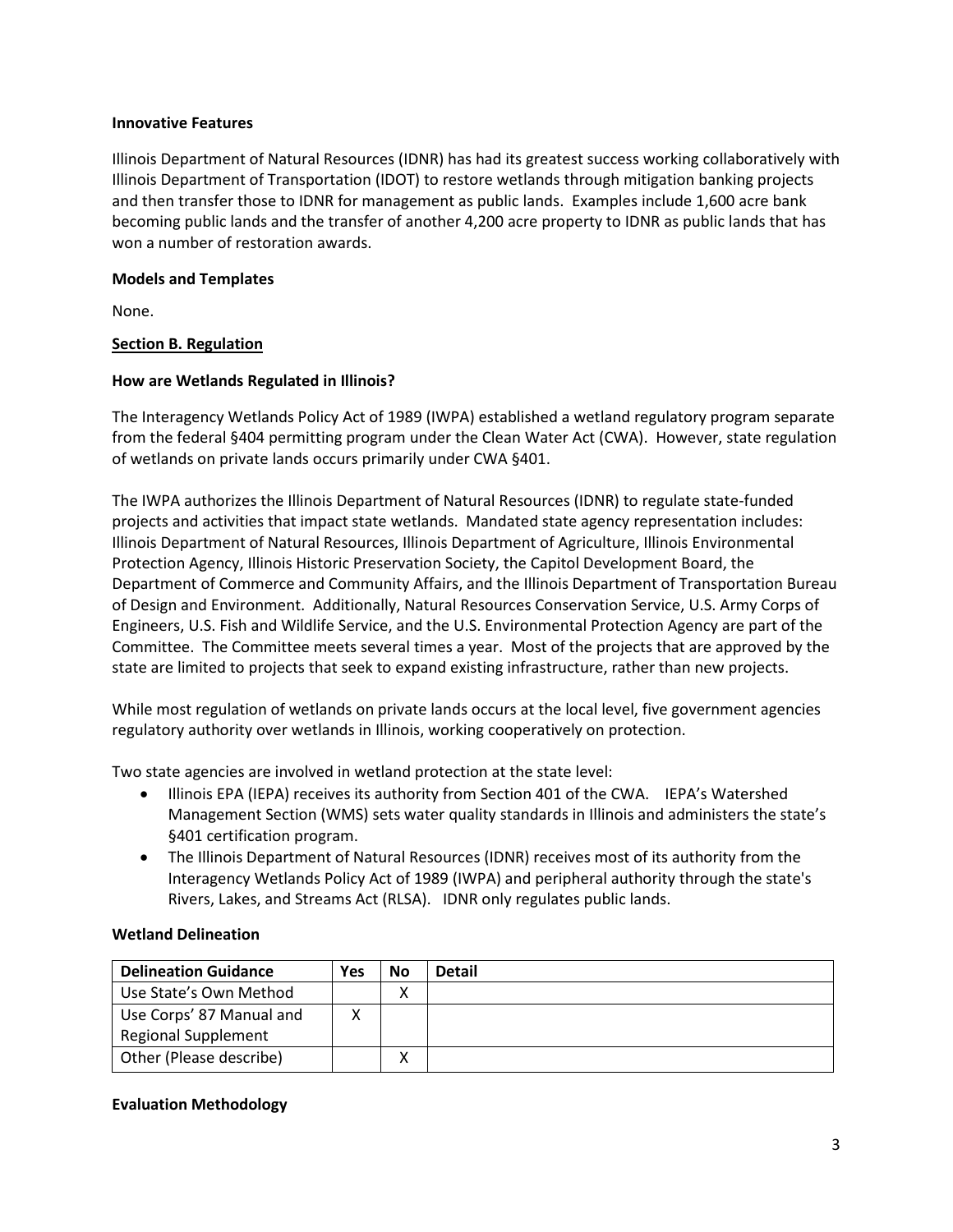The 1987 Corps manual is used throughout the state. Additionally, in the northeast countries of Illinois, there are updated manuals for these "ADID counties," counties which has had at least some portion of authority for the §404 program delegated through a general permit of some kind.

## **Exempted Activities**

Same as federal exempted activities; except that all wetlands are regulated in Illinois, not just wetlands greater than 1/10 acre.

## **Special Provisions for Agriculture and Forestry**

The Interagency Wetland Policy Act of 1989 provides limited exemptions for agricultural and silvicultural practices and some wetland management actions on State wildlife management areas.

## **Penalties and Enforcement**

The state does not have any specific penalties other than a non-compliance finding. The state defers to the Corps to on §404 enforcement and compliance issues. The Illinois Environmental Protection Agency (IEPA) is the only state agency with enforcement capacity.

## **Permit Tracking**

The Illinois Environmental Protection Agency (IEPA) has two separate databases that track §401 permitting and mitigation requirements. Illinois Department of Natural Resources (IDNR) does not have one specific data source.

## **State General Permit (statewide vs. regional coverage)**

| <b>Permit Coverage</b>          | Yes | <b>No</b> | Detail (Type of Permit) |
|---------------------------------|-----|-----------|-------------------------|
| <b>Regional General Permit</b>  |     |           |                         |
| <b>Statewide General Permit</b> |     | v         |                         |

## **Assumption of 404 Powers**

| <b>Assumption Status</b>         | Yes | No                | <b>Detail</b>                                         |
|----------------------------------|-----|-------------------|-------------------------------------------------------|
| Assumed                          |     | $\checkmark$<br>л |                                                       |
| <b>Working Toward Assumption</b> |     | ⋏                 |                                                       |
| <b>Explored Assumption</b>       |     |                   | Assumption was explored in the 1990s but was found to |
|                                  |     |                   | be too expensive                                      |

## **Joint permitting**

No.

## **Special Area Management Plans and Advanced Identification Plans**

ADID studies have been completed and/or revised for counties in northeast Illinois.

## **Buffer Protections**

There are no specific state policies or protections for buffers; however, the state does provide partial credit for the buffers through the mitigation process.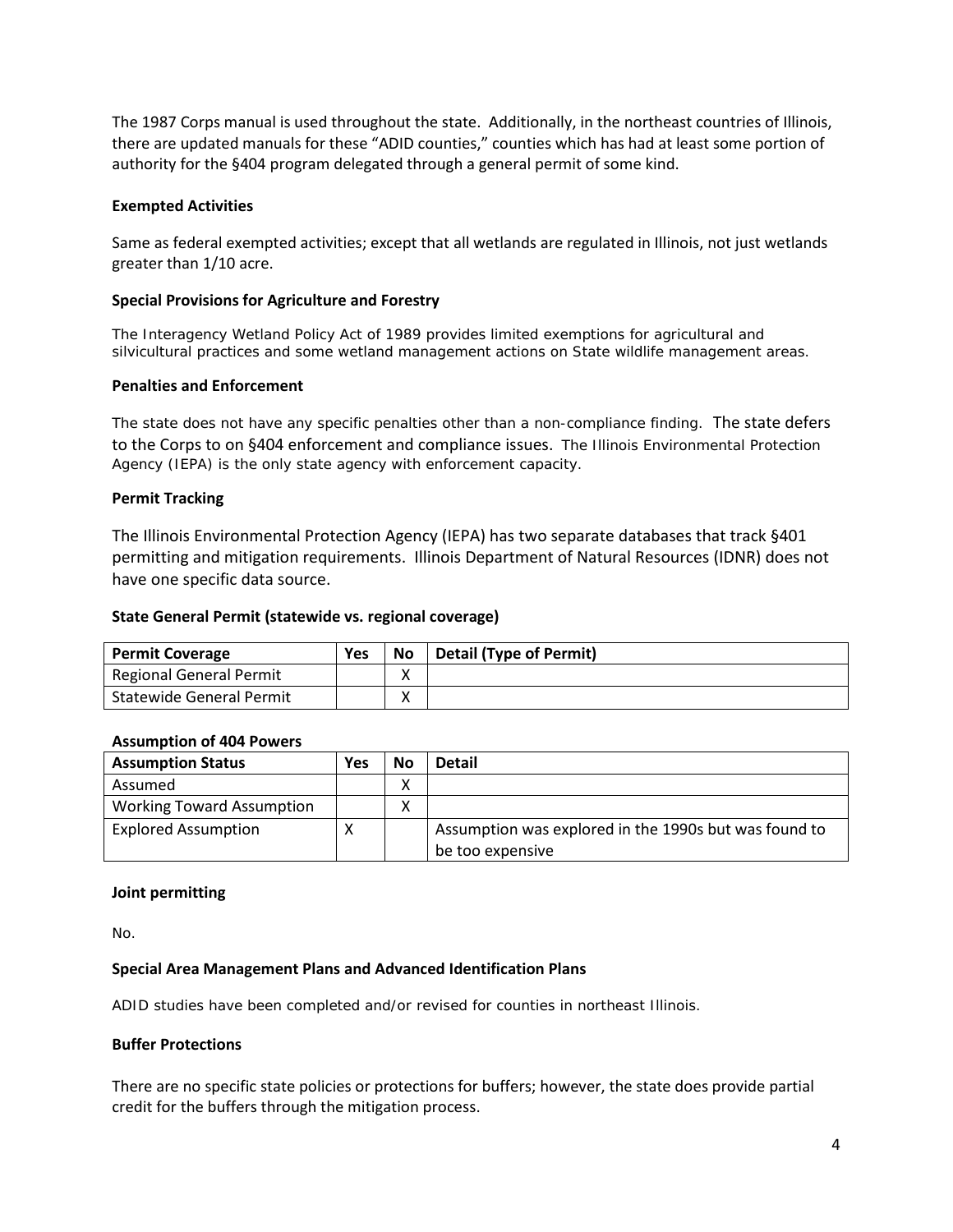# **Mitigation Policy**

To accomplish "no net loss," the IWPA established a review process for all projects being pursued by a state agency or being accomplished with state funds that have the potential to adversely impact a wetland. Projects must first be reviewed by IDNR to determine whether a wetland impact will occur; if it is determined there will not be an impact, the project will be approved and funds may be released. If an impact is expected to occur, the agency requesting approval must create a plan detailing how it will compensate for the impact before the project may move forward. The administrative rules of the IWPA establish guidelines for wetland compensation plans and include a set of mitigation ratios. Adverse wetland impacts are compensated by a ratio applied to the size of impact and location of compensation relative to the impacted wetland. The ratio varies from 1:1 to 5.5:1. Each state agency is authorized to establish a Wetland Compensation Account, which is a "system of accounting for wetland loss and compensation" that "reconcile[s] debits and credits established as the result of Wetland Compensation Plans."

# **Mitigation Database**

The State does not have a system to track wetland losses or gains.

# **Links to Regulatory Documents**

Illinois Wetland Protection Act of 1989 <http://dnr.state.il.us/wetlands/ch6e.htm>

Lake County Stormwater Management Commission <http://www.lakecountyil.gov/STORMWATER/Pages/default.aspx>

DuPage County Stormwater Management Planning Committee <http://www.dupageco.org/swm/>

# <span id="page-4-0"></span>**Section C. Monitoring and Assessment**

# **Agency Responsible for Wetland Monitoring and Assessment**

The only formal monitoring of field data in Illinois is occurring with Illinois Department of Transporation (IDOT) projects. Monitoring takes place for a required 5 years per site. Additional monitoring and assessment activities have been considered, but there are no resources to support these efforts currently. There is a lot of work on stream monitoring in the state as well.

Most wetland mitigation is going to wetland banks in the state now; meaning that the monitoring and assessment is conducted by the banks and shared by them in their mandatory reporting.

The Illinois Environmental Protection Agency (IEPA) is responsible for wetland monitoring and assessment in the state. IEPA developed a *Statewide Program for Wetland Monitoring and Assessment*  in 2007 [\(http://www.epa.state.il.us/water/water-quality/report-2007/WetlandFinalOct152007.pdf\)](http://www.epa.state.il.us/water/water-quality/report-2007/WetlandFinalOct152007.pdf).

The state's wetland monitoring and assessment program builds upon the state's wetland monitoring efforts of the Illinois Department of Natural Resources' Critical Trends Assessment Program, conducted by Illinois Natural History Survey.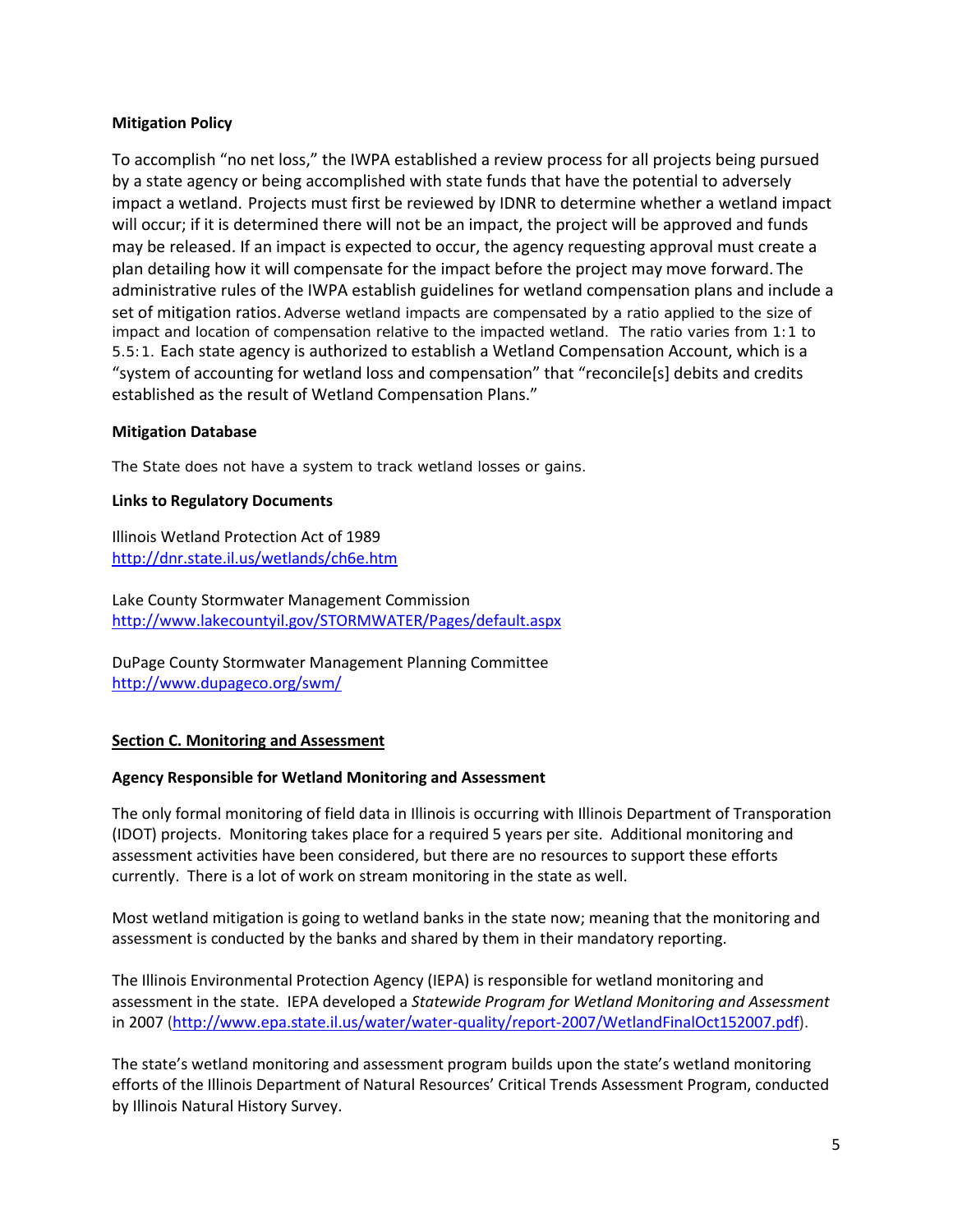# **Mapping/Inventory**

The state uses a tool called ECOCAT which incorporates NWI data into it. IDNR uses ECOCAT when reviewing applications. They also use an additional consultation program when assessing impacts to special resources. Update to NWI was done through Ducks Unlimited and IDNR was involved in a Natural History Survey to assess the accuracy of the update.

# **State Wetland Mapping Public Portal**

None.

# **Wetland Classification and Assessment**

- IDNR staff use "best professional biological judgment" to assess the success of mitigation and compensation efforts, as well as wetland impacts
- The Department of Natural Resources through its Critical Trends Assessment Program has implemented a volunteer program to conduct general environmental monitoring at 150 sites across the state over a 5-year period. Wetland assessment is one component of the process.

# **Statewide Wetland Monitoring Plan**

None.

## **Overall Wetland Gain and Loss Tracking System**

None at this time.

# **Wetland Monitoring and Assessment Characteristics**

| Level    | None | Level 1    | Level 2     | Level 3                 |
|----------|------|------------|-------------|-------------------------|
| Illinois |      | 1/V<br>U/K | . IV<br>U/N | . $\prime\prime$<br>U/N |

| $T$ ype  | None | IBI | Conditional | Functional |
|----------|------|-----|-------------|------------|
| Illinois |      |     | U/K         | U/K        |

| Frequency | <b>None</b> | <b>Project Specific</b> | Ongoing |
|-----------|-------------|-------------------------|---------|
| Illinois  |             |                         | /К<br>ັ |

## **Participation in National Wetland Condition Assessment**

| <b>NWCA Study Type</b>             | Yes | No |
|------------------------------------|-----|----|
| National Study                     |     |    |
| <b>State Intensification Study</b> |     |    |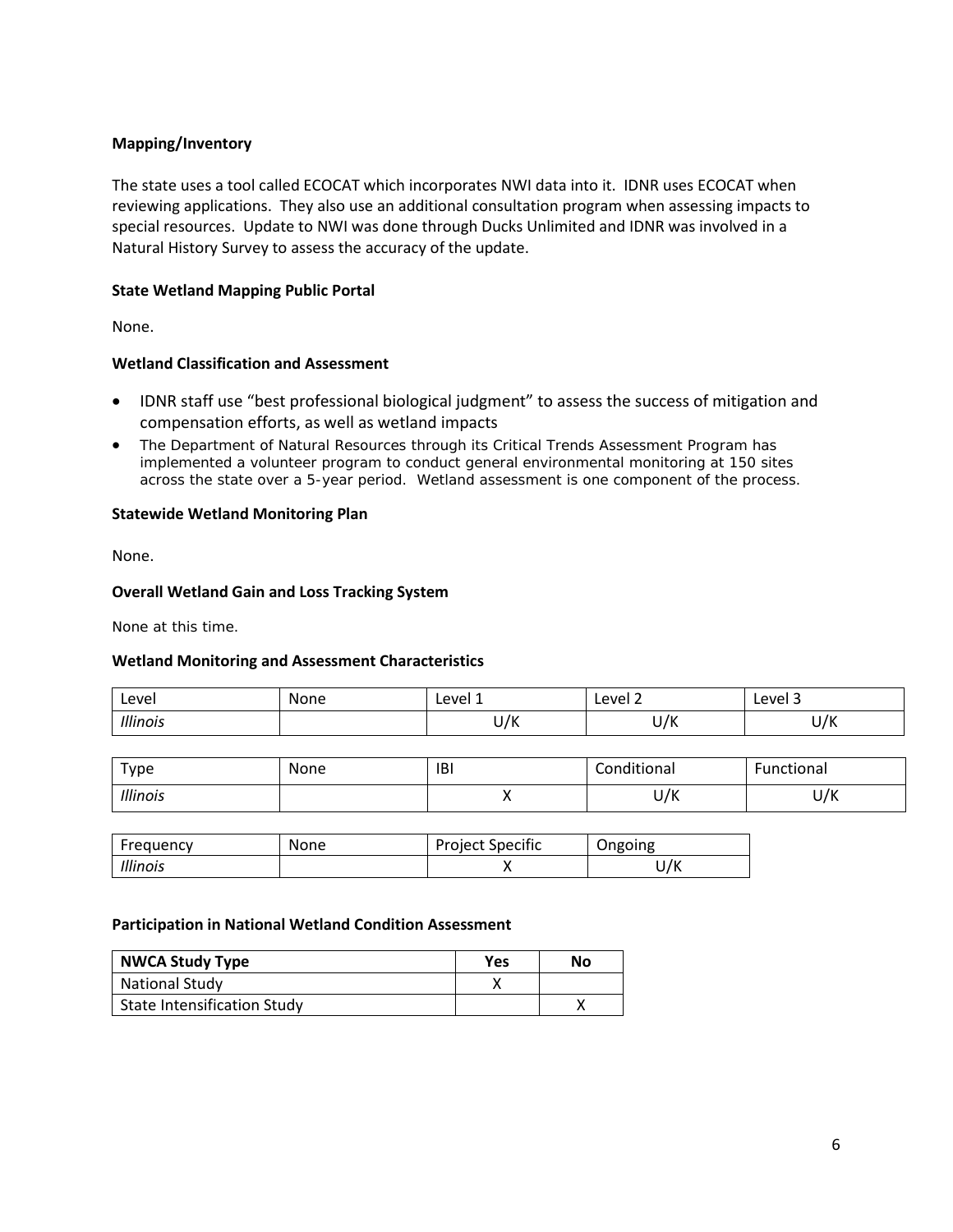## <span id="page-6-0"></span>**Section D. Water Quality Standards**

## **Wetland and Water Quality Standards**

| <b>Type</b>                                                                                                        | <b>None</b> | <b>Use Existing</b><br><b>WQ</b><br><b>Standards</b>                           | <b>In Process</b>                                                                           | Adopted | <b>Future</b><br><b>Direction</b> |
|--------------------------------------------------------------------------------------------------------------------|-------------|--------------------------------------------------------------------------------|---------------------------------------------------------------------------------------------|---------|-----------------------------------|
| <b>Wetland-specific</b><br><b>Designated Uses</b>                                                                  |             | X<br>Wetlands are<br>covered in part<br>under the Aquatic<br>Life designation. |                                                                                             |         |                                   |
| Narrative criteria in<br>the standards to<br>protect designated<br>wetland uses                                    |             |                                                                                | X                                                                                           |         |                                   |
| Numeric criteria in<br>the standards<br>based on wetland<br>type and location<br>to protect the<br>designated uses |             |                                                                                | X                                                                                           |         |                                   |
| Anti-degradation<br>policy includes<br>wetlands                                                                    |             |                                                                                | $\mathbf x$<br>(some of the<br>antidegradation<br>standards are<br>specific to<br>wetlands) |         |                                   |

*Description:*Illinois has not adopted wetland-specific water quality standards (WQS). However, wetlands are subject to general use WQS, which "must be met in waters of the State for which there is no specific designation." State WQS do not specify designated uses for wetlands; however, General Use Waters designated uses state that all waters that are not specified in another designated use category must meet the standards laid out in §302(B) of the state WQS. Wetlands are covered in part under the Aquatic Life designation. There are, however, anti-degradation standards specific to wetlands that set the state's goal for no net loss of existing wetland acres or functional values as a result of statesupported activities. IEPA has been working on both narrative and numeric standards, as well as application of the antidegradation policy to wetlands, but whether they have been formally completed or adopted at this time is unknown. Due to budget cuts and a focus on land acquisition as a programmatic priority, little policy work has occurred recently.

## <span id="page-6-1"></span>**Section E. Voluntary Wetland Restoration**

Illinois offers several non-regulatory, incentive-based programs that provide private landowners the opportunity to preserve or enhance wetlands in ways not otherwise required by law. However, funding has been limited. Voluntary wetland restoration work is being conducted by both the Illinois Department of Natural Resources (IDNR) and the Natural Resources Conservation Service (NRCS) in Illinois. NRCS works with IDNR on private lands.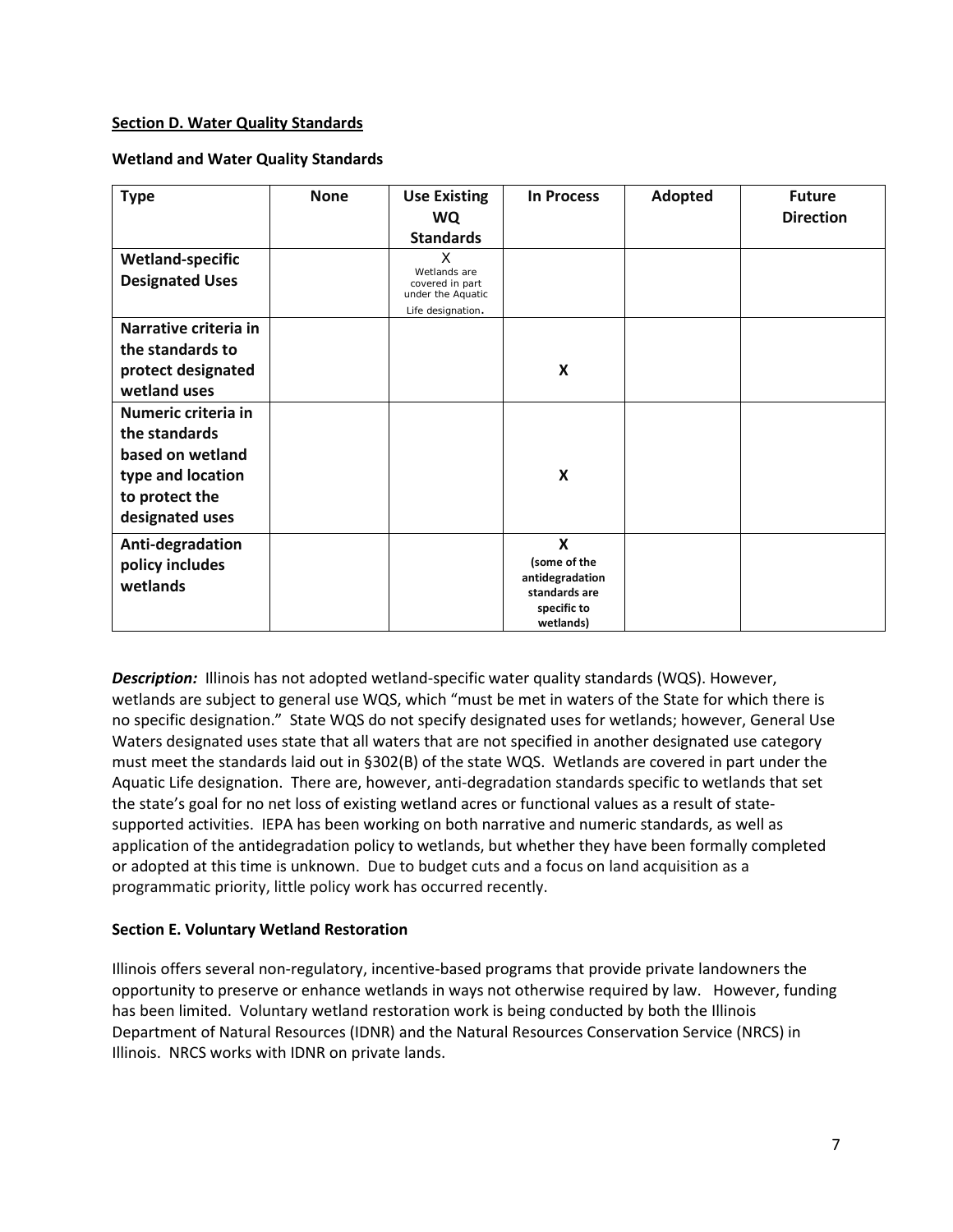## • **Illinois Farmland Assessment Act**

Illinois Office of Internal Revenue offers property tax relief to Illinois landowners and farmers for pastures, forests, open spaces (including wetlands), and other non-intensive uses of land. The FAA requires the Department of Revenue consider wetlands as open lands and assess them as such at "fair cash value" instead of as croplands. To be eligible for tax relief, the area must be a minimum of 10 acres in size and not in production during the year for which it is being assessed.

# • **Illinois Conservation Stewardship Act**

This program was designed to encourage landowners to maintain unimproved land in order to protect limited environmental resources. The bill offers the incentive of reduced valuation for property taxes to landowners who were willing to commit to maintaining and managing unimproved land. Landowners who wish to receive the special valuation for unimproved land provided by this law are required to prepare a Conservation Management Plan according to rules developed by the Department of Natural Resources (DNR). Land eligible for enrollment includes, among others, five or more contiguous acres of unimproved land - unimproved land means woodlands, prairie, wetlands or other vacant and undeveloped land that is not used for any residential or commercial purpose that materially disturbs the land.

## • **Illinois Special Wildlife Funds Grant Program**

This program is designed to preserve, protect, perpetuate and enhance non-game wildlife and native plant resources of this state through preservation of a satisfactory environment and an ecological balance. The funding for this program is provided by Illinois' taxpayers through contributions to the Illinois Wildlife Preservation Fund from their State income tax return. The Office of Resource Conservation's Division of Habitat Resources administers the Illinois Wildlife Preservation Fund Grant Program.

## • **State Participation in the Conservation Reserve Enhancement Program**

The Illinois CREP program is one of the most successful in the nation. CREP is a successful partnership between federal, state, and local agencies; it is a voluntary, incentive-based approach to water quality and habitat issues. The entire Illinois River Basin is targeted with an emphasis on the 100-year floodplain. The goal of CREP is to establish conservation practices to reduce sedimentation and nutrients in the Illinois River while enhancing habitat to increase fish and wildlife populations. Landowners enroll eligible agricultural land in a Federal 15-year CRP contract and receive annual rental payments and cost-share incentives. Restored land corridors along the main stem of the Illinois River and its tributaries are securing a great amount of protection for water quality.

| <b>Type of Work</b>             | <b>YES</b> | <b>NO</b> | <b>Description</b>                                 |
|---------------------------------|------------|-----------|----------------------------------------------------|
| Fund Wetland Restoration (may   | х          |           | Mostly federal funds being used at the state level |
| include easement agreements)    |            |           |                                                    |
| <b>Private Land Restoration</b> |            |           | Wildlife, Heritage                                 |
| <b>Public Land Restoration</b>  |            |           | <b>IDNR, IDOT</b>                                  |
| <b>Technical Assistance</b>     |            |           | <b>IDNR. IEPA</b>                                  |
| Tax Incentives                  | Unknown    |           | Maybe Illinois Farmland Assessment Act (Office of  |

# **Types of Wetland Restoration Work Funded by the State:**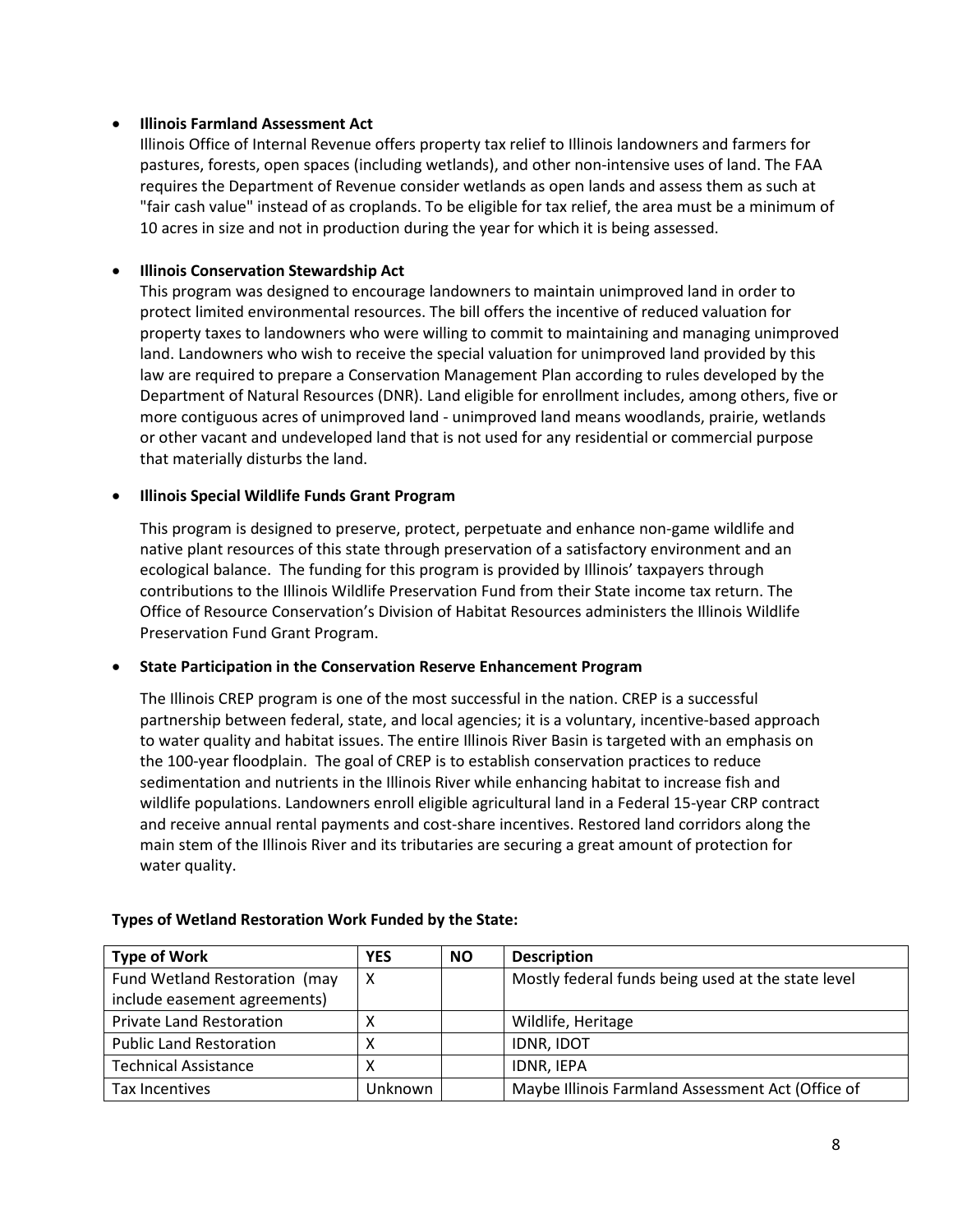|       |  | Revenue)?                                               |
|-------|--|---------------------------------------------------------|
| Other |  | Reduced valuation of property taxes for nonuse of       |
|       |  | wetland areas on property that is included in a various |
|       |  | plans                                                   |

# **Voluntary Wetland Restoration Program Components**

| <b>Wetland Restoration Efforts</b>                                                                                 | Nothing in<br>the Works | <b>Planning</b> | <b>In Progress</b> | Mature/<br>Complete |
|--------------------------------------------------------------------------------------------------------------------|-------------------------|-----------------|--------------------|---------------------|
| Program has a set of restoration<br>goals                                                                          |                         |                 |                    | X                   |
| Coordinate with relevant<br>agencies that outline<br>restoration/protection goals and<br>strategies and timeframes |                         |                 |                    | X                   |
| Developed multi-agency body to<br>coordinate restoration/<br>protection efforts                                    | X                       |                 |                    |                     |
| Set restoration goals based on<br>agency objectives and available<br>information                                   |                         |                 |                    | X                   |

*Detail:* The State of Illinois does not have one single, formal volunteer wetland restoration program. However, the state does have 4-5 various agencies that manage mature voluntary restoration activities that include wetlands. Some of these agencies do share goals. Some examples of this work include ecosystem-based projects, wildlife grants, grants for forest and park districts that apply to wetlands for public entities. Other non-state activities include district-level work with private landowners and nature reserves working with private landowners on projects that include wetland restoration work.

# **Goals for Restoration Projects**

Among the agencies that are working on restoration activities, the following related goals are included in planning efforts:

| Goal                                    | <b>Yes</b>  | <b>No</b> | <b>Description</b>            |
|-----------------------------------------|-------------|-----------|-------------------------------|
| No Net Loss                             | Unknown     |           |                               |
| Reverse Loss/Net Gain                   | Unknown     |           |                               |
| Nonpoint Source Pollution (NPS)/WQ      | Contact     |           |                               |
|                                         | <b>IEPA</b> |           |                               |
| <b>Total Maximum Daily Load (TMDLs)</b> | Contact     |           |                               |
|                                         | <b>IEPA</b> |           |                               |
| Habitat                                 | <b>YES</b>  |           | Habitat is the primary goal   |
|                                         |             |           | for both public and private   |
|                                         |             |           | restoration activities in the |
|                                         |             |           | state                         |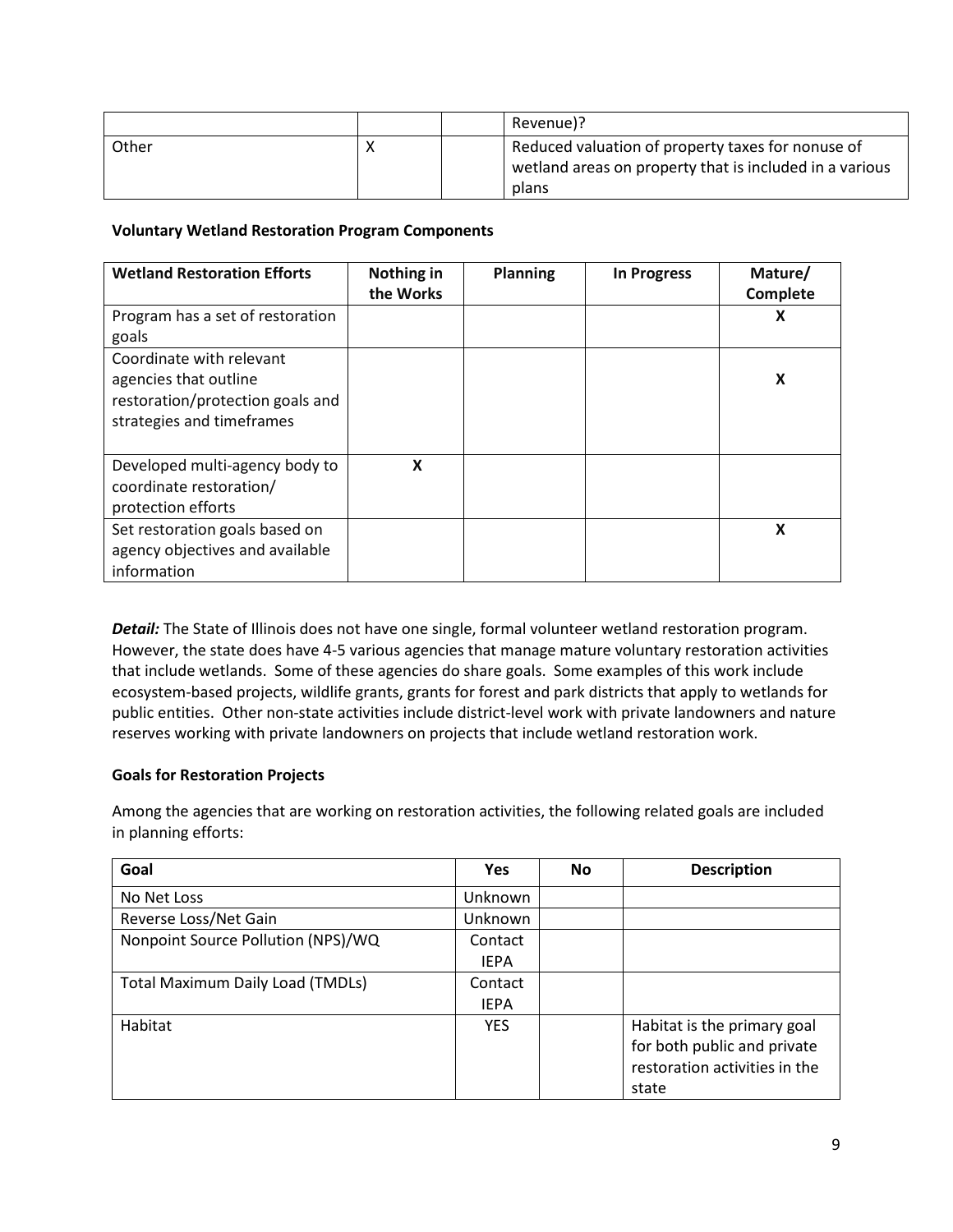| <b>Coastal Protection</b>    | <b>YES</b>  | A goal for state work along    |
|------------------------------|-------------|--------------------------------|
|                              |             | Lake Michigan                  |
| <b>Floodwater Protection</b> | <b>YES</b>  | Integrated projects related    |
|                              |             | to floodplain management       |
|                              |             | (esp. along the Mississippi R) |
| Groundwater                  | Contact     |                                |
|                              | <b>IEPA</b> |                                |
| Other (please describe)      |             |                                |

# **Landowner Guides and Handbooks to Assist with Voluntary Wetland Restoration Efforts**

Unknown.

# <span id="page-9-0"></span>**Section F. Innovative and/or Highly Effective Education and Outreach**

None. The state lost most of its wetland education staff due to budget cuts.

# **Section G. Climate Change and Wetlands**

- The state has been engaged in climate change work. Much of this work has been focused in the Chicago area and has been done through coastal zone management efforts. There is a new administration coming in this spring and it is unknown how this will impact climate change work in the state.
- In Executive Order 2006-11, governor Blagojevich created the Illinois Climate Change Advisory Group. The group concluded its work in 2007, aided by the Center for Climate Strategies (CCS). As with almost all CCS pattern climate action plans, Illinois' plan is largely focused on greenhouse gas reductions (mitigation) and does not address building resiliency and preparing for climate change (adaptation).
- The state included climate adaptation planning in its update to the *Illinois Wildlife Action Plan.* This plan includes a wetland campaign, to improve the condition of existing natural and artificial wetlands, develop and manage additional wetland habitat, fill information gaps and develop conservation actions to address stresses, interagency cooperation and coordination to ensure programs do not have conflicting objectives, emphasizing multiple-resource benefits of wetland conservation, and increasing water quality education efforts in areas under high development pressure and/or within fragile geographic zones

[http://www.dnr.illinois.gov/conservation/iwap/documents/tncs%20il%20wap%20cc%20vul%20asse](http://www.dnr.illinois.gov/conservation/iwap/documents/tncs%20il%20wap%20cc%20vul%20assessment.pdf) [ssment.pdf](http://www.dnr.illinois.gov/conservation/iwap/documents/tncs%20il%20wap%20cc%20vul%20assessment.pdf)

• Illinois' *Green Infrastructure for Clean Water Act* required the Illinois Environmental Protection Agency to adopt comprehensive storm water management rules that meet certain requirements by July 1, 2012. Beginning in 2010, the agency is required to: implement a storm water permit fee program adequate to support the adoption and implementation of State storm water regulations as required by the Act; establish a Statewide standard for storm water management programs in order to transition toward the use of green infrastructure as the predominant storm water management strategy; review its rules on the distribution of money from the Water Revolving Fund; and endeavor to establish new criteria which prioritize the use of green infrastructure in all projects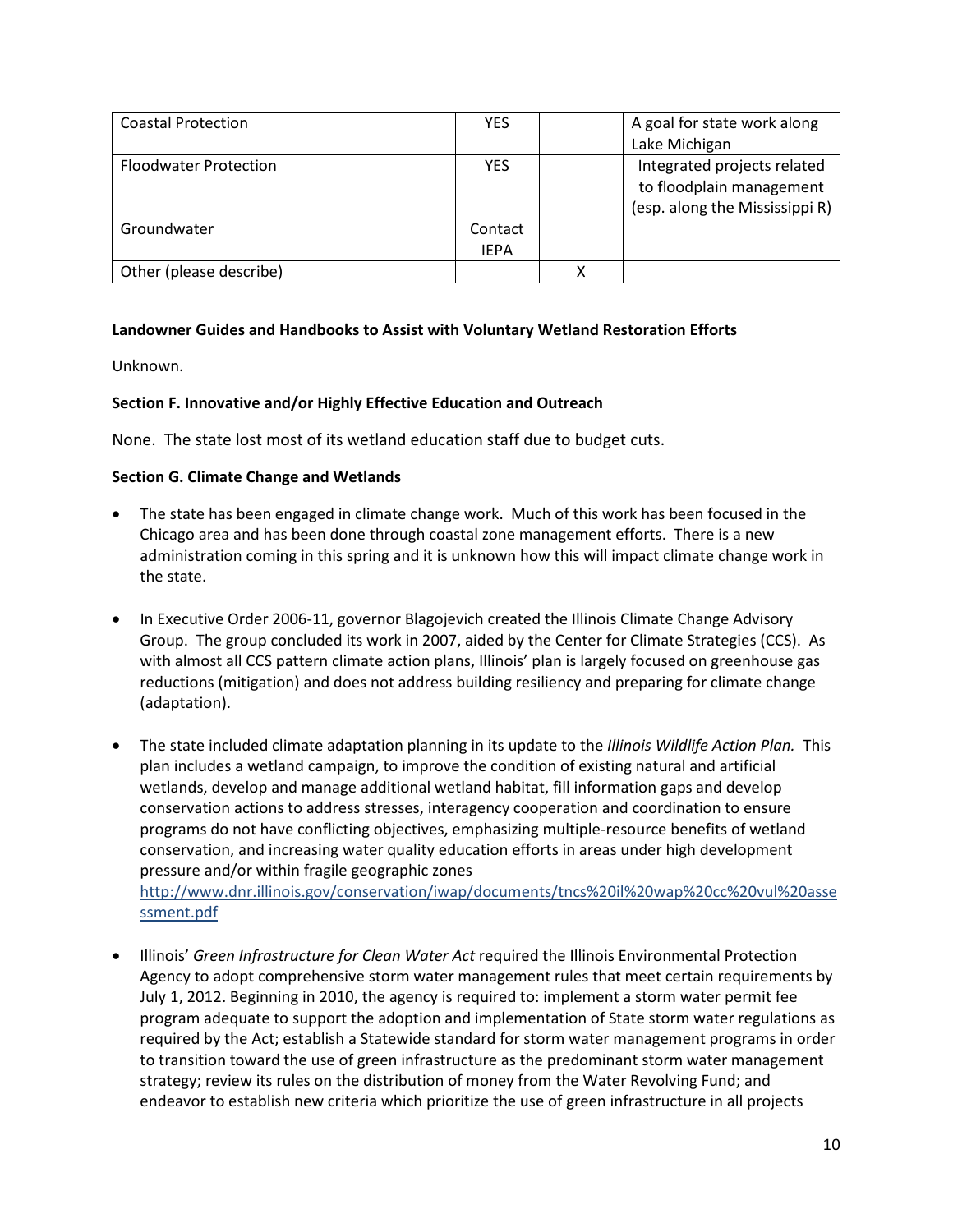involving storm water management and water efficiency. The fourth General Assembly finding was that "preserving and expanding *natural and built green infrastructure* can minimize negative impacts and enhance the resilience of water infrastructure and water bodies."

• The City of Chicago has done extensive work on climate adaptation planning, urban design and the incorporation of green infrastructure into city planning.

| Entity/Program Area                     | Yes/No              | Description of the Connection                  |
|-----------------------------------------|---------------------|------------------------------------------------|
| NPDES/Stormwater                        | X                   | Primary connections are in the Chicago and     |
|                                         |                     | Metro East areas. Largely upper                |
|                                         |                     | management in the state working with           |
|                                         |                     | municipal/local government; especially         |
|                                         |                     | focusing on navigational projects with         |
|                                         |                     | restoration of wetlands included.              |
| 303(d)                                  | Contact IEPA        |                                                |
| 305(b) reporting on wetlands            | <b>Contact IEPA</b> |                                                |
| <b>Total Maximum Daily Load (TMDLs)</b> | <b>Contact IEPA</b> |                                                |
| Climate Change/ Resiliency              | X                   | Especially in the Chicago Area                 |
| Land Use / Watershed planning           | X                   |                                                |
| Flood/Hazard Mitigation                 | X                   | A lot of the state's restoration work has been |
|                                         |                     | through major integration projects focused     |
|                                         |                     | on floodplain management*                      |
| Coastal Work                            | X                   | Coastal work in the Chicago Area (re Lake      |
|                                         |                     | Michigan)                                      |
| <b>Wildlife Action Plan</b>             | X                   | Wetlands are included in the plan              |
| Statewide Comprehensive Outdoor         | X                   | The State's SCORP incorporated the general     |
| <b>Recreation Plan (SCORP)</b>          |                     | IWPA goals, but nothing more specific. All     |
|                                         |                     | projects checked for IWPA Compliance           |
| Other (Specify)                         |                     |                                                |

## <span id="page-10-0"></span>**Section H. Integration**

\* Specific projects include the American Bottoms project, which is trying to manage flood attenuation, and the Upper Des Plaines (which includes collaboration between Wisconsin and Illinois), which drains into the Illinois River and eventually the Mississippi River. Although the projects are mostly funded by the CREP Program, state dollars are also invested in the projects. IDNR is the lead on this work for the state.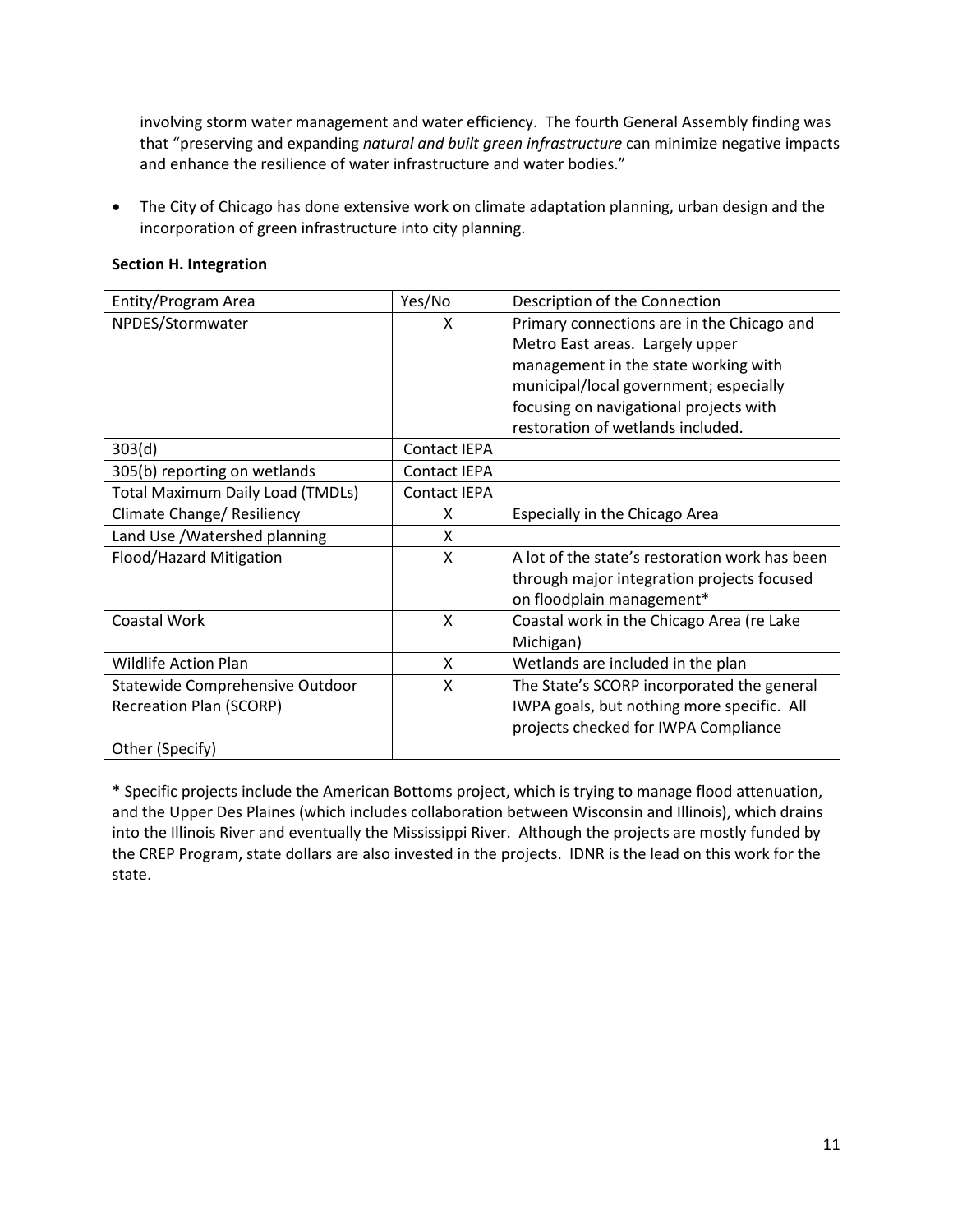# **State Wetland Program Continuum**

| <b>Continuum Stage</b>                                             | <b>Core Element</b>                                                                        | <b>Core Element</b> | <b>Core Element</b>  | <b>Core Element</b>                                                                 |
|--------------------------------------------------------------------|--------------------------------------------------------------------------------------------|---------------------|----------------------|-------------------------------------------------------------------------------------|
|                                                                    | 1: Regulation                                                                              | 2: Monitoring       | 3: Wetland           | 4:                                                                                  |
|                                                                    |                                                                                            | & Assessment        | <b>Water Quality</b> | <b>Voluntary</b>                                                                    |
|                                                                    |                                                                                            |                     | <b>Standards</b>     | <b>Restoration</b>                                                                  |
| High<br><b>Mature Stage</b><br><b>Initial Implementation Stage</b> | X<br><b>IEPA 401</b><br><b>Certification + IDNR</b><br><b>Public Lands</b><br>Program Only |                     |                      | X<br>4-5 agencies with<br>long-standing<br>programs and a lot<br>of accomplishments |
| <b>Development Stage</b><br><b>Early Stage</b><br>Low              |                                                                                            | x                   | <b>ASK IEPA</b>      |                                                                                     |

# **Section I. Contact Information**

## **Pat Malone**

Illinois Department of Natural Resources (IDNR) Email: [Pat.Malone@Illinois.gov](mailto:Pat.Malone@Illinois.gov)

## **Dan Heacock**

Illinois Environmental Protection Agency (IEPA) Email: [dan.heacock@illinois.gov](mailto:dan.heacock@illinois.gov)

## **Section J. Useful Websites**

## **State Government Programs**

- 1. Illinois Department of Natural Resources <http://www.dnr.illinois.gov/Pages/default.aspx>
	- a) Wetlands Program
		- <http://dnr.state.il.us/wetlands/>
		- i. Mitigation Banking <http://dnr.state.il.us/wetlands/ch7a.htm>
		- ii. Regulations <http://dnr.state.il.us/wetlands/ch4a.htm>
		- iii. Restoration <http://dnr.state.il.us/wetlands/ch5a.htm>
		- iv. Interagency Wetlands Committee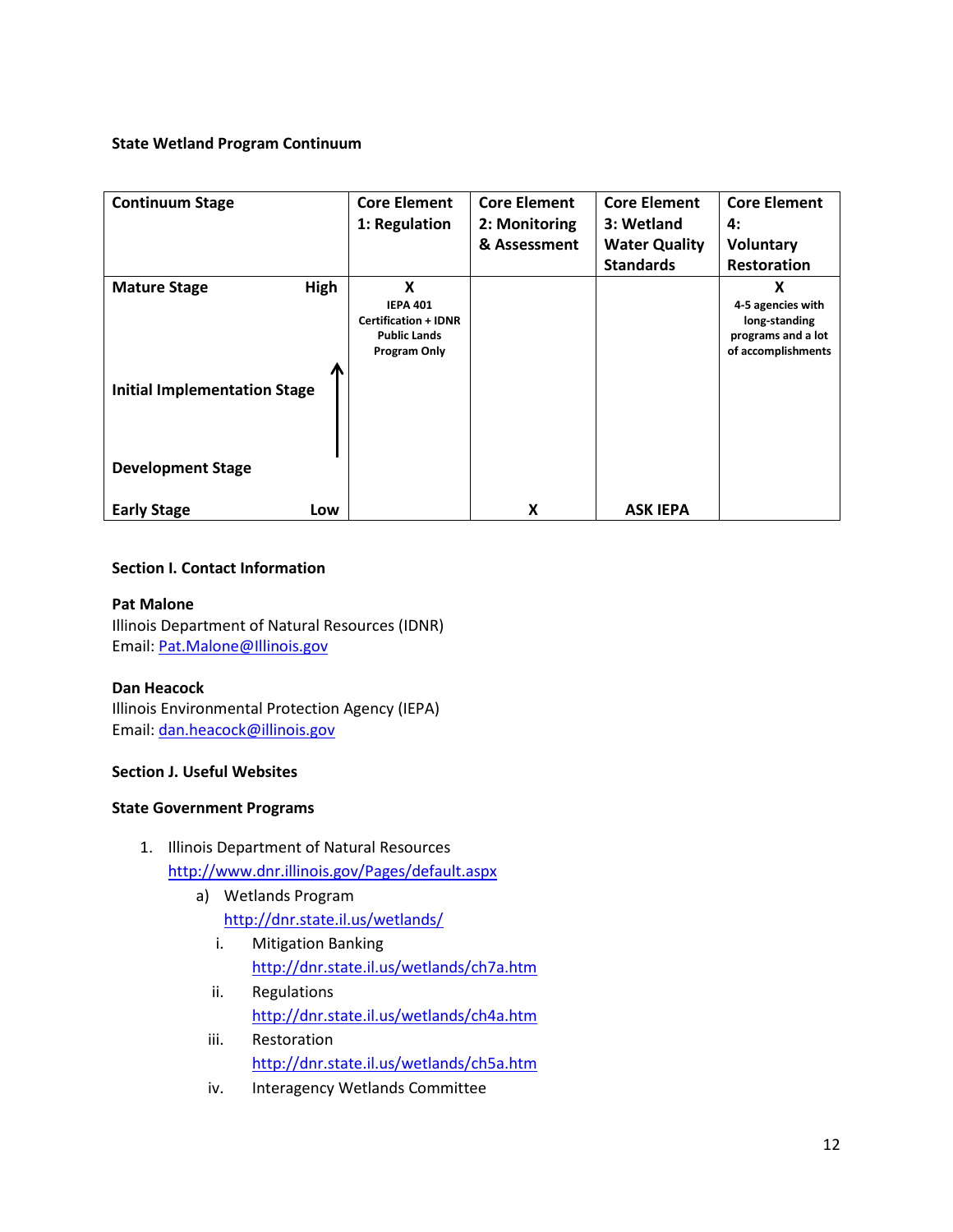[http://dnr.state.il.us/Wetlands/IWC\\_intro.htm](http://dnr.state.il.us/Wetlands/IWC_intro.htm)

- v. Interagency Wetlands Policy Act of 1989 <http://www.dnr.state.il.us/wetlands/ch6e.htm>
- vi. Wetlands Reserve Enhancement Program <http://www.dnr.illinois.gov/PressRelease/WREP-Programannounce.pdf>
- b) Conservation Reserve Enhancement Program <http://www.dnr.illinois.gov/conservation/CREP/Pages/default.aspx>
- c) Partners for Conservation Program <http://www.dnr.illinois.gov/conservation/pfc/Pages/default.aspx>
- d) Coastal Management Program <http://www.dnr.illinois.gov/CMP/Pages/default.aspx>
- e) Great Lakes Restoration Initiative <http://dnr.state.il.us/glri/>
- f) Office of Water Resources <http://www.dnr.illinois.gov/WaterResources/Pages/Programs.aspx>
- 2. Illinois Department of Environmental Protection
	- a) Wetland Monitoring and Assessment Program [http://www.epa.state.il.us/water/water-quality/report-](http://www.epa.state.il.us/water/water-quality/report-2007/WetlandFinalOct152007.pdf)[2007/WetlandFinalOct152007.pdf](http://www.epa.state.il.us/water/water-quality/report-2007/WetlandFinalOct152007.pdf)
	- b) Water Resource Assessments <http://www.epa.state.il.us/water/water-quality/index.html>
	- c) Illinois Clean Lakes Program <http://www.epa.state.il.us/water/conservation/iclp.html>
	- d) Lake Education Assistance Program <http://www.epa.state.il.us/water/conservation/leap.html>
	- e) Priority Lake and Watershed Implementation Program <http://www.epa.state.il.us/water/conservation/plwip.html>
	- f) Volunteer Lake Monitoring Program <http://www.epa.state.il.us/water/conservation/vlmp/index.html>
	- g) Ambient Lake Monitoring Program <http://www.epa.state.il.us/water/conservation/almp.html>
	- h) TMDLs <http://www.epa.state.il.us/water/tmdl/>
	- i) Storm Water Requirements <http://www.epa.state.il.us/water/permits/storm-water/index.html>
	- j) Green Infrastructure Plan <http://www.epa.state.il.us/green-infrastructure/index.html>
- 3. Illinois Department of Transportation <http://www.dot.state.il.us/desenv/environmental/wetlandoption.html>

# **Federal Government Programs**